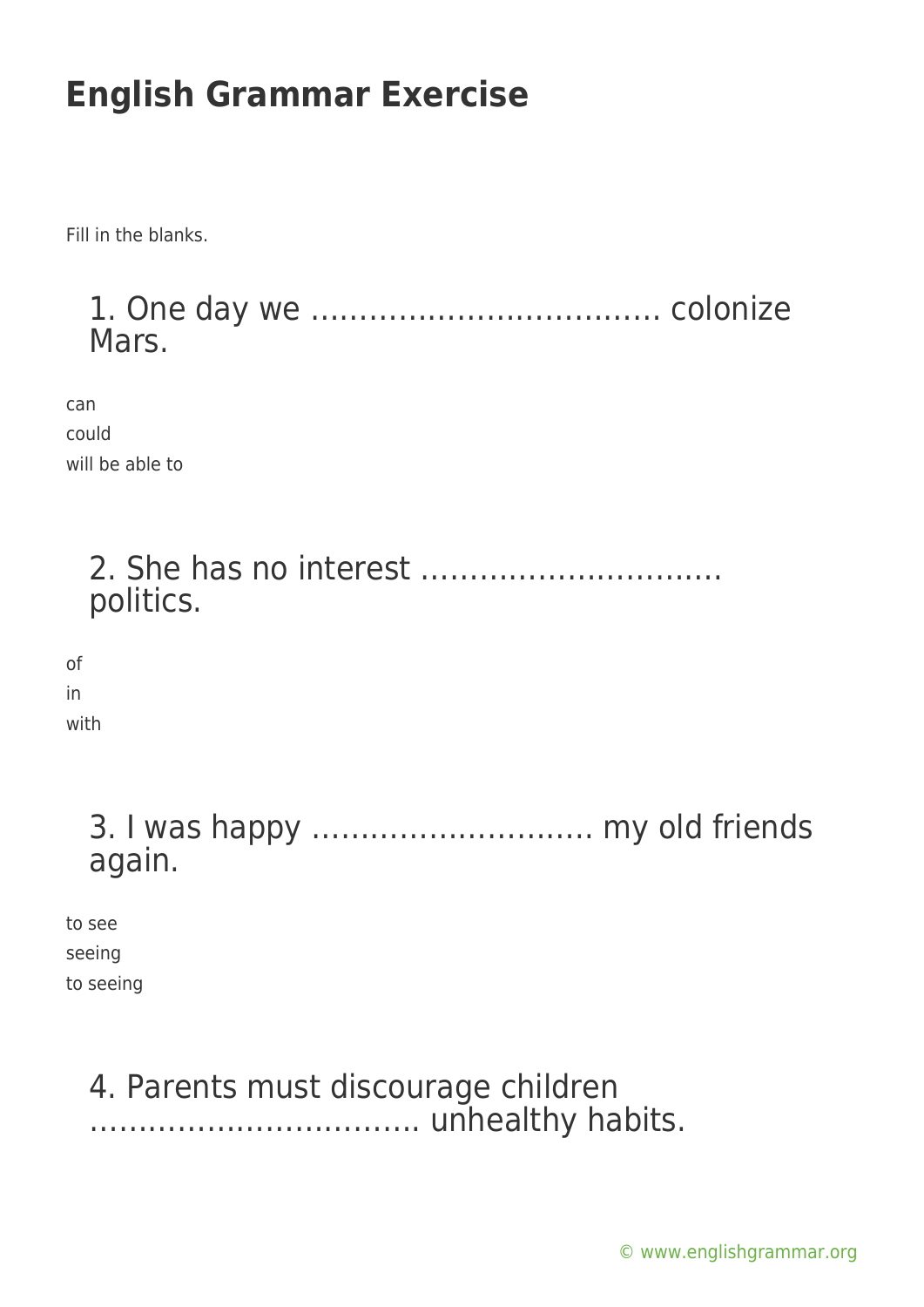to develop from develop from developing

## 5. She is your neighbor, …………………………?

is she does she isn't she

#### 6. It was …………………………… that we did not go out.

so cold day so a cold day so cold a day

#### 7. We were prevented ………………………… the class.

to enter from entering of entering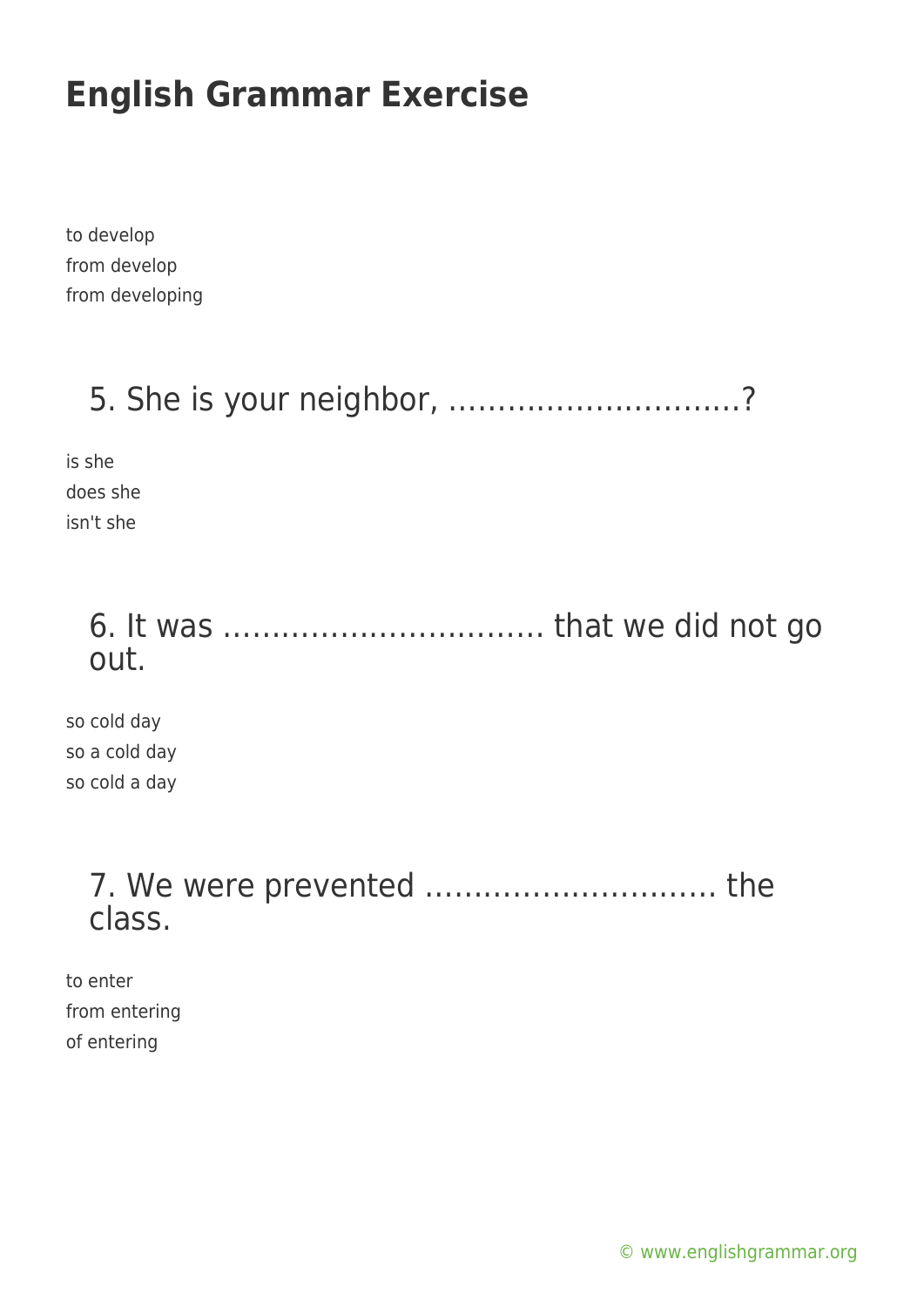8. It is time you …………………………… to home.

go went have gone

#### 9. The driver was …………………………. injured in the accident.

deadly dead fatally

### 10. I recommend ……………………….. go on a diet.

for you to that you to

> 11. They made me …………………………. the whole story.

to repeat repeat repeating